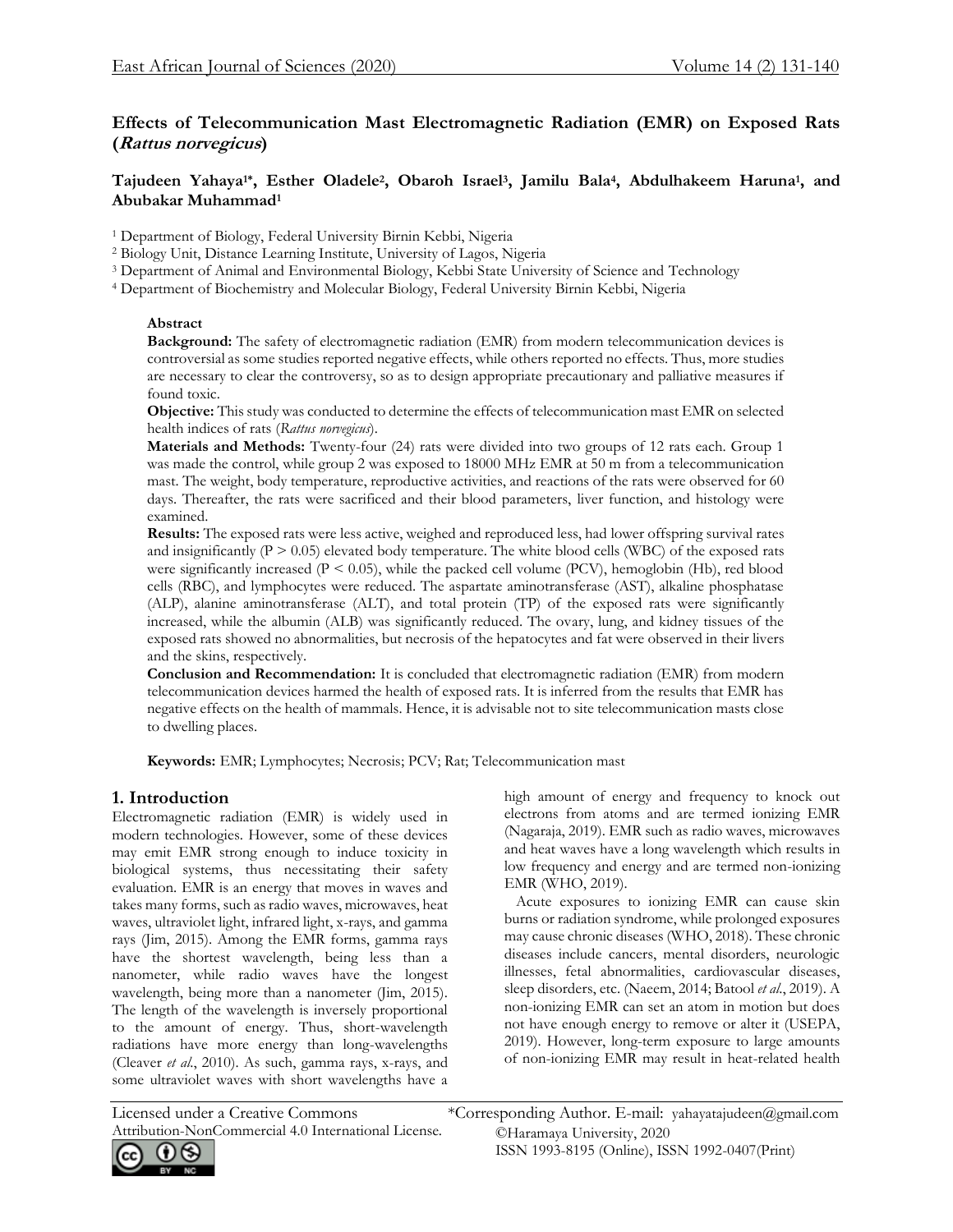hazards such as skin burns, premature aging of the skin, eye damage, and skin cancer (CDC, 2015).

 However, controlled EMR can be used in the hospital to treat diseases, especially to destroy cancer cells (Nagaraja, 2019). EMR is also used in academics, industry, agriculture, archaeology (carbon dating), space exploration, law enforcement, geology (e.g. mining), as well as for generating electricity, among others (USNRC, 2017). Additionally, EMR is used in modern technologies such as mobile phones, wi-fi, computer, and television.

 Electromagnetic radiations have numerous sources, which are classified into natural and man-made (ACS, 2019). Natural sources include cosmic microwaves, infrared light, visible light, among others, while artificial sources include light bulbs, gas discharge lamps, x-ray machines, lasers, radiotherapy equipment, nuclear facilities, etc. (Julie *et al.,* 2014; Panagopoulos *et al*., 2015). Modern telecommunication facilities, particularly telecommunication masts, mobile phones, among others, are some recent additions to the list of suspected EMR sources (Olatunde *et al.*, 2011). Modern telecommunication devices have helped revolutionize communication and formed part of human socioeconomic life. However, there is a controversy surrounding the safety of the EMR from mobile phone devices. While some studies like Al-Glaib *et al*. (2008) and El-Bediwi *et al*. (2011) linked mobile phone EMR to health hazards, some others like Keykhosravi *et al*. (2018) and USFG (2020) found no link. Thus, more studies are needed to clear the controversy, so as to design appropriate precautionary and palliative measures if found toxic. To this end, this study assessed the effects of telecommunication mast EMR on some exposed rats in Kalgo, Kebbi State, Nigeria.

#### **2. Materials and Methods**

#### **2.1. Description of Study Area**

The study was carried out in Kalgo, northwestern, Nigeria. Kalgo is about 15 km from Birnin Kebbi, the capital city of Kebbi State. Kalgo is a nodal town, along the intersection of Birnin Kebbi-Jega Road and Birnin Kebbi-Bunza Road on latitude 12o27'57.8808' North and longitude 4o11'58.2864' East (Figure 1). It has a telecommunication mast density of at least 20, most of which are located in residential areas. Kebbi State is bordered by Sokoto State in the north, Niger State in the south, Katsina and Zamfara State in the east as well as Niger and Benin Republic in the west. As of 2006, at least 3,256,541 people lived in the state (Population Council, 2007), mostly artisans and farmers. The natural vegetation of the state comprises a mixture of Sudan and Guinea Savannah. However, long-term anthropogenic activities have changed the natural vegetation of the state to mainly Sudan Savannah vegetation. The climate of the state is characterized by a long dry season and short wet season with an annual rainfall of about 787 mm (Yahaya et al., 2020). The temperature could fall below 20 °C and rise above 40 °C.



Figure 1. Locations of Kalgo, Kebbi State, Nigeria (ArcGIS 10.3 software).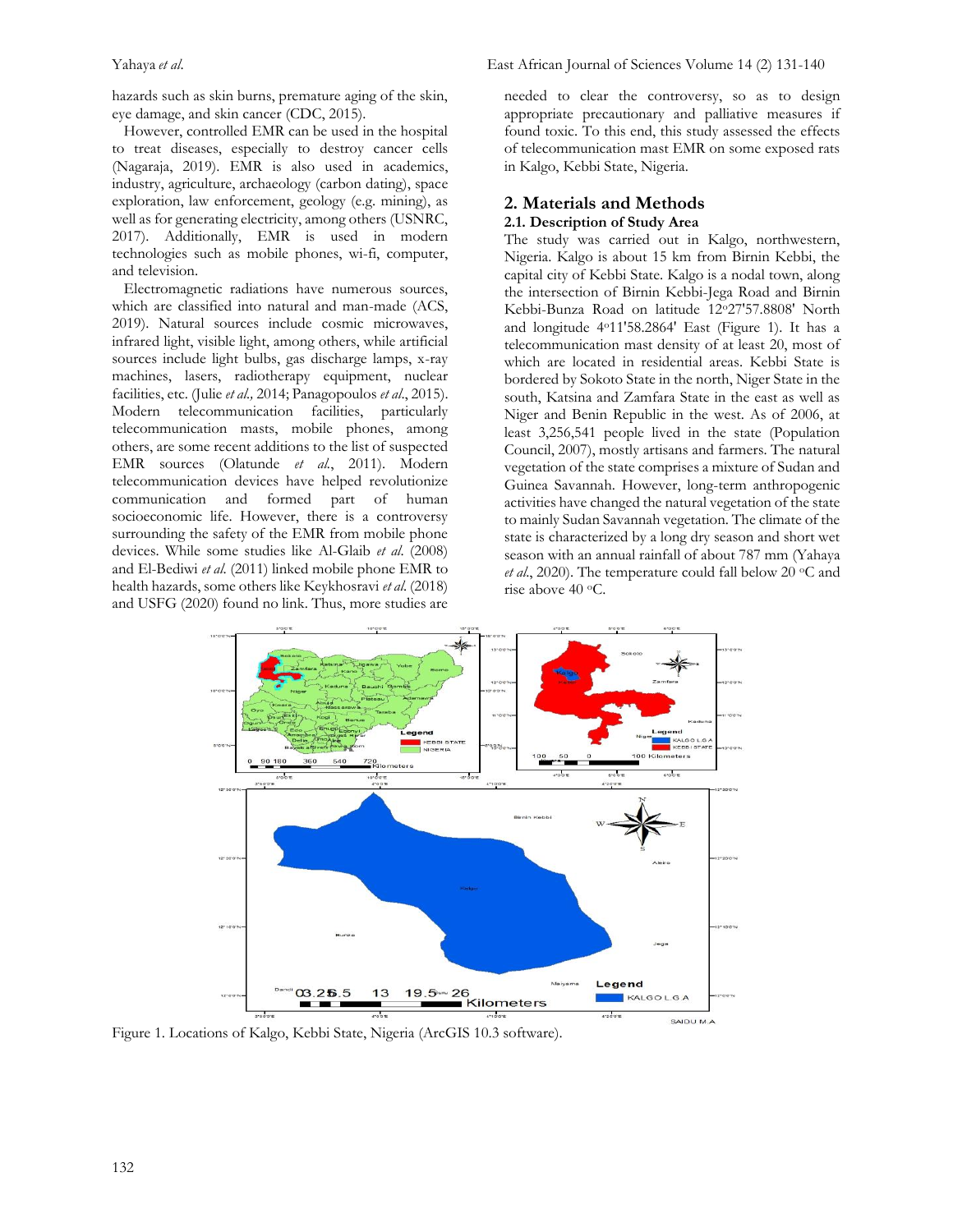### **2.2. Sources of Animal Samples and Management**

The study was approved and conducted according to the guidelines set by the Animal Ethics Committee of Federal University Birnin Kebbi, Nigeria. Twenty-four (24) mixed-sex rats (*Rattus norvegicus*), aged 50 days and mean weight 201  $\pm$  11 g were sourced from the Department of Biology, Federal University Birnin Kebbi in December 2019. The rats were managed in wellventilated metal cages, under ambient conditions with a 12h light/dark cycle. The rats were allowed to acclimatize to the environment for 14 days before commencing the study. Water and pellet feeds purchased from the Vital Feed Industry, Lagos, Nigeria, were fed to the rats *ad libitum*.

### **2.3. Study Design**

The rats were divided into two groups of 12 rats each (6 males and 6 females), of which group one was made the control and placed away (at about 1 km) from all sources of EMR. Group 2 was exposed to 18000 MHz EMR at about 50 m from a telecommunication mast (Aderoju *et al*., 2014). The weight, reproductive activities, body temperature, and reactions of the rats were observed daily for 60 days, after which the rats were sacrificed by cervical dislocation. Blood samples were taken for hematological and liver function tests and the livers, lungs, kidneys, skins and ovaries were obtained for histopathological examination.

### **2.4. Procedure for Blood Collection**

Each rat was held firmly while its tail was swapped with alcohol to disinfect the tail veins. The veins were then pierced with a 5 ml syringe, 20 gauge needle, and about 2.5 ml of blood was drawn slowly and transferred to bottles containing disodium ethylenediaminetetraacetic acid (Na2EDTA).

#### **2.5. Measurement of EMR, Body Temperature, Weight, and Reactions**

The EMR around the telecommunication mast was measured using a Trifield EMR meter (model TF2) and the body temperature was measured by inserting a clinical thermometer into the rectal cavity of the rats. The weight was measured using an electronic weighing balance, while the rats' reactions were scored very active, active, or not active based on the interactions with other rats, feed intake, and mobility.

### **2.6. Hematological Tests**

### **2.6.1. Determination of packed cell volume (PCV)**

The PCV was determined using the micro-hematocrit centrifuge method described by Bull and Hay (2001). Two-third of a capillary tube was filled with each of the blood samples and one end of the tube was sealed using a Bunsen burner flame to prevent leakage, before and during spinning in the hematocrit centrifuge machine. The capillary tubes were labeled, arranged in the microhematocrit centrifuge machine, and centrifuged at

12,000 rpm for five minutes. The centrifugation separated the blood plasma from the red blood cells in the tubes, which was then measured using a microhematocrit reader.

## **2.6.2. Determination of hemoglobin (Hb)**

The Hb content was measured using the cyanmethemoglobin method as described by Hope *et al*. (2019). About 0.02 ml of blood was transferred into a test tube containing 5 ml Drabkin's reagent. The solution was mixed thoroughly and allowed to stand for 10 minutes at 250 °C to allow cyan-methemoglobin to form. The mixture was then transferred into a cuvette and read on a spectrophotometer at a wavelength of 540 nm. The reading recorded was compared with a precalibrated chart to obtain the actual Hb values in g dl<sup>-1</sup>.

#### **2.6.3. Determination of white (WBC) and red blood cells (RBC)**

The WBC and RBC were estimated using the improved Neubauer hemocytometer as described by Cheekurthy (2019). The blood samples were diluted at a ratio of 1:200 with ammonium oxalate and Hayem's solution and added to the hemocytometer chamber. The WBC being bigger was counted from the four corner squares of the chamber. To estimate the RBC, the small squares in the middle of the chamber were zoomed, and the RBC counted.

## **2.6.4. Determination of lymphocytes**

The lymphocytes were estimated as described by Heather and Tim (2016). A drop of each blood sample was smeared on a clean glass slide and stained with a Wright-Giemsa dye, which helped differentiate the subtypes of the WBC in the sample. The number of lymphocyte cells was then calculated using an automated blood count machine.

### **2.7. Liver Function Tests**

The liver function tests were performed from the blood serum, which was prepared as described by Henry (1979). Blood samples in covered test tubes were allowed to clot by leaving it undisturbed at room temperature for about 30 minutes. The clots were then removed by centrifuging between 1000 and 2000 x g for 10 minutes in a refrigerated centrifuge. The resulting supernatant (serum) was immediately transferred into a clean polypropylene tube using a Pasteur pipette and then used to determine the liver enzymes and proteins outlined below.

### **2.7.1. Determination of alanine aminotransferase (ALT)**

The ALT activity was estimated by colorimetric method described by Mirmiran *et al*. (2019). A reagent, 2, 4 dinitrophenyl hydrazine was added to the blood serum, producing pyruvate hydrazine. The ALT was measured using a Cobas Mira Plus CC Chemistry Analyzer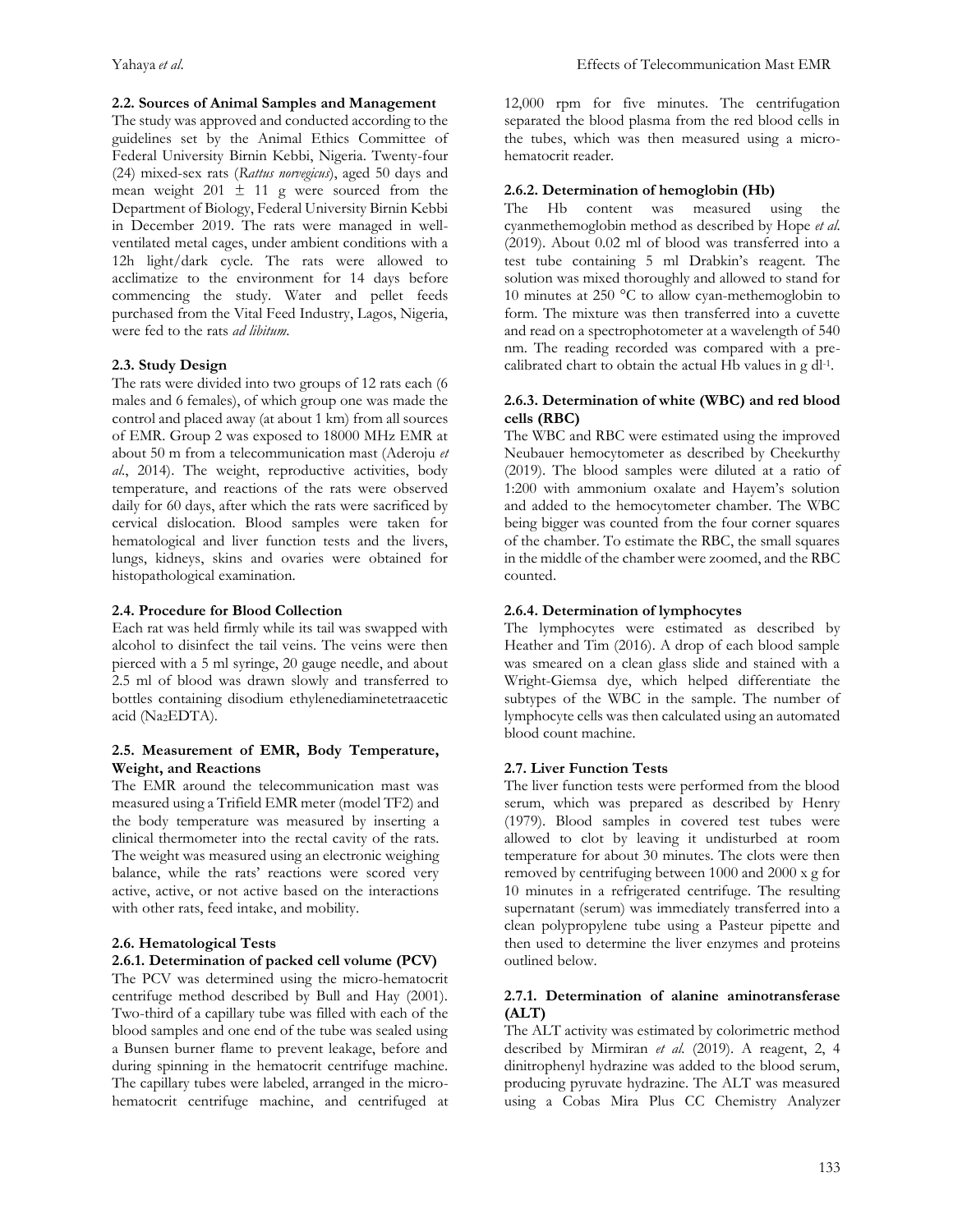(Switzerland) based on the colorimetric measurement of pyruvate hydrazine formed.

### **2.7.2. Determination of aspartate aminotransferase (AST)**

The same colorimetric method used to determine the ALT activity was also used for the AST. However, the reagent, 2, 4 dinitrophenyl hydrazine was replaced with 2, 4 nitrophenyl hydrazine, producing oxaloacetate hydrazine. The colorimetric measurement of the oxaloacetate hydrazine concentration was used to estimate the AST activity.

### **2.7.3. Determination of alkaline phosphatase (ALP)**

The ALP activity was determined using the spectrophotometric method described by Bergmeyer and Bernt (1974). About 0.02 ml of the blood serum was added to 1.0 ml diethanolamine buffer, pH 9.9, magnesium chloride (MgCl2), and a substrate, pnitrophenyl phosphate. The mixture produced was stirred, and the absorbance was taken over 1, 2 and 3 minutes using a timer at 405 nm in a spectrophotometer. Change in absorbance taken after 2 and 3 minutes was used to determine the final absorbance of ALP.

### **2.7.4. Determination of total protein (TP)**

The Biuret method described by Layne (1957) was used to determine the TP. About 0.02 ml of the blood serum was treated with an equal volume of 1% sodium hydroxide followed by a few drops of aqueous copper (II) sulfate. The mixture was stirred and incubated for 10 minutes at room temperature, after which the absorbance of the colored solution was read at 546 nm.

### **2.7.5. Determination of albumin (ALB)**

The bichromatic digital endpoint method described by Kelly (1979) was used to determine the ALB concentrations. About 1.0 ml of Bromcresol purple (BCP) was added to 0.02 ml of the blood serum, producing BCP–ALB complexes. The change in the absorbance at 600 nm was measured with a spectrophotometer and considered the concentration of ALB in the sample.

### **2.8. Evaluation of Reproductive Performance**

The reproductive performance of the rats was evaluated from the numbers of the reproductive cycle completed by females in each group and the number of offspring born per birth. The offspring survival rate in each group was also calculated by taking the percentage of the offspring that survived from the total offspring born per female.

### **2.9. Histopathological Examination**

The histopathological examination was carried out as described by Tajudeen *et al*. (2020). About 5 mm thick samples of the selected tissues were preserved in 10% neutral buffered formalin solution to prevent putrefaction and maintain the original structures and shapes of the tissues. The tissues were then dehydrated using increasingly concentrated alcohol (60, 80, and 100%) and then embedded in paraffin wax. The embedded tissues were thereafter sectioned at 5  $\mu$ m with a rotary microtome (model YR421), spread on glass slides, and air-dried. Hematoxylin and eosin dyes were used to stain the slides and viewed under a light microscope for histopathological abnormalities.

### **2.10. Data Analysis**

Data were analyzed using the Statistical Package for Social Sciences (SPSS) version 20 for Windows. The Student's *t*-test was used to compare the differences between the test and control groups in which  $P \le 0.05$ was considered a significant difference.

## **3. Results and Discussion**

#### **3.1. Effects of the EMR on Rats' Weight, Body temperature and Reactions**

Compared with the control, the exposed rats had insignificantly ( $P > 0.05$ ) elevated body temperature, were less active, and weighed significantly  $(P < 0.05)$  less (Table 1). An earlier study by Wyde *et al*. (2018) also observed non-significant elevated body temperature in some rats exposed to mobile phone EMR. However, Forouharmajd *et al*. (2018) and Mai *et al*. (2020) reported a significantly elevated body temperature in some mice exposed to mobile phones EMR. Changes in the body temperature could result from an interaction between EMR and a primary cold sensor in mammals known as transient receptor potential cation channel subfamily melastatin member 8 (TRPM8) receptors (Mai *et al*., 2020). The non-consistence of the mentioned studies and the present study could be due to the varied distances of the test subjects from the communication gadgets. In a survey conducted by Akintonwa *et al*. (2008), 57.72% of the participants who suffered from EMR-related diseases, including increased body temperature lived close to telecommunication masts (less than 50 m). The authors concluded that the hazards of EMR from communication devices and facilities are directly proportional to the proximity and duration of exposure.

 The loss of weight observed in the exposed rats could be a sign of cytotoxic interactions between the EMR and the rat cells. According to Gye and Park (2012), EMR exposure may generate free radicals, causing cell growth inhibition, protein misfolding, and DNA breaks. Earlier studies by Aziz *et al*. (2010) and Srivastava *et al*. (2017) also reported growth retardation among some rats exposed to 900 MHz EMR from mobile phones. However, Sani *et al*. (2018) recorded a weight increase by some rats exposed to low EMR from mobile phones, while Lee *et al*. (2004) recorded no weight gain in rats exposed to 60 MHz EMR.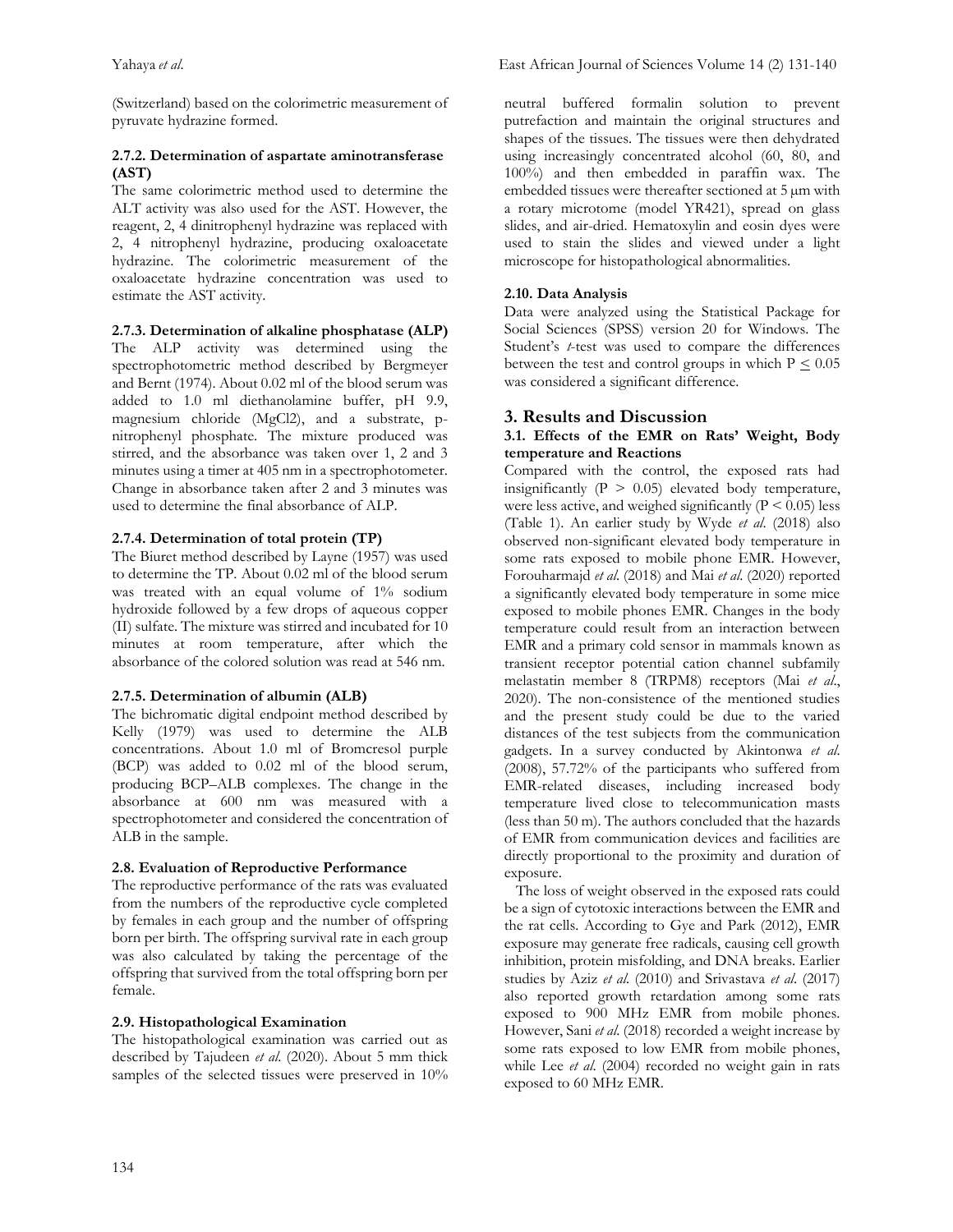|  |  |  |  |  | Table 1. Weight, body temperature and reactions of rat exposed to telecommunication Mast EMR. |
|--|--|--|--|--|-----------------------------------------------------------------------------------------------|
|--|--|--|--|--|-----------------------------------------------------------------------------------------------|

| Group   | Weight gain (g)  | Average temperature $(°C)$ | Reaction    |
|---------|------------------|----------------------------|-------------|
| Control | $.10 \pm 1.1$    | $32.10 \pm 2.2$            | Very active |
| Exposed | $2.30 \pm 0.8^*$ | $33.16 \pm 2.4$            | Active      |
|         |                  |                            |             |

*Note: Values were expressed as mean ± SD (n = 12); the value with an asterisk (\*) in the column is statistically different from the control at p ≤ 0.05 (student's t-test).*

#### **3.2. Effects of the EMR on Hematological Parameters**

The levels of the WBC of the exposed rats were significantly higher (P < 0.05) than the control, indicating that the body recruited more immune cells to fight the absorbed EMR (Table 2). Adebayo *et al*. (2019) also observed elevated WBC levels in some rats exposed to 1.40 W cm-2 EMR at 24 m from the base of telecommunication masts. The authors opined that the elevated WBC levels could be an indicator of selfdefense mechanism against exposure to foreign bodies. In contrast to the WBC, the levels of the PCV, Hb, RBC, and lymphocytes of the exposed rats were reduced, but the reduction was significant ( $P \le 0.05$ ) only in the levels of the PCV and lymphocytes. The reduced blood parameters indicate that the rats were anemic, possibly modulated by the reduced activities noticed in the rats, which could have resulted in loss of appetite and fewer feed intakes, culminating in iron deficiency. According to Tatala *et al*. (1998), dietary iron deficiency is a major cause of anemia. The reduction in the blood parameters could also mean the EMR induced oxidative damage in the rats' blood cells. According to Adebayo *et al*. (2019), EMR exposure may induce oxidative stress in animal systems, resulting in the reduction of blood parameters. Previous studies by Singh *et al*. (2013) and Aberumand *et al.* (2016) also found significant decreases in the levels of Hb, RBC, and blood platelets of some mice exposed to mobile phone EMR. However, Sani *et al*. (2018) reported an increase in the Hb and RBC levels of some rats exposed to EMR from mobile phones.

| Parameter                    | Control         | Exposed          |
|------------------------------|-----------------|------------------|
| PCV $(L L^{-1})$             | $0.28 \pm 0.01$ | $0.26 \pm 0.01*$ |
| $HB$ (g dL <sup>-1</sup> )   | $9.43 \pm 2.2$  | $8.67 \pm 2.0$   |
| $WBC$ (mc mm <sup>-3</sup> ) | $6.32 \pm 1.9$  | $11.36 \pm 3.3*$ |
| RBC (mc mm $\frac{3}{2}$ )   | $5.30 \pm 1.0$  | $4.73 \pm 1.4$   |
| LYM $(c \mu L^{-1})$         | $91.93 \pm 2.6$ | $81.03 \pm 4.1*$ |

*Note: Values were expressed as mean*  $\pm$  *SD* ( $n = 12$ ); *the values with an asterisk* (\*) *in the row are statistically different from the control at p ≤ 0.05 (student's t-test); PVC = packed cell volume; Hb = hemoglobin; WBC = white blood cells and LYM = lymphocytes.* 

#### **3.3. Effects of the EMR on Liver Function Enzymes and Proteins**

Table 3 compares the effects of the EMR on the liver enzymes and proteins of the exposed rats with the control. The TP, AST, ALP, and ALT of the exposed rats were significantly increased  $(P \le 0.05)$ , while the ALB was significantly reduced. These findings agree with El-Bediwi *et al*. (2011) and Ghaedi *et al*. (2013) who observed elevated levels of AST and ALT as well as decreased levels of ALB in some rats exposed to mobile phone radiation. The increase in the liver enzymes of the rats in the present study could mean a sign of liver

damage. According to El-Bediwi *et al*. (2011), the membrane of hepatocytes (liver cells) is highly permeable, so when the liver is injured, the liver enzymes are released into the bloodstream, raising the levels of the enzymes in the blood. The decrease in the ALB levels could indicate oxidative stress from the EMR, damaging the ALB molecules. According to Jbireal *et al*. (2018), EMR may generate reactive oxygen species, damaging cellular components such as proteins, lipids and DNA.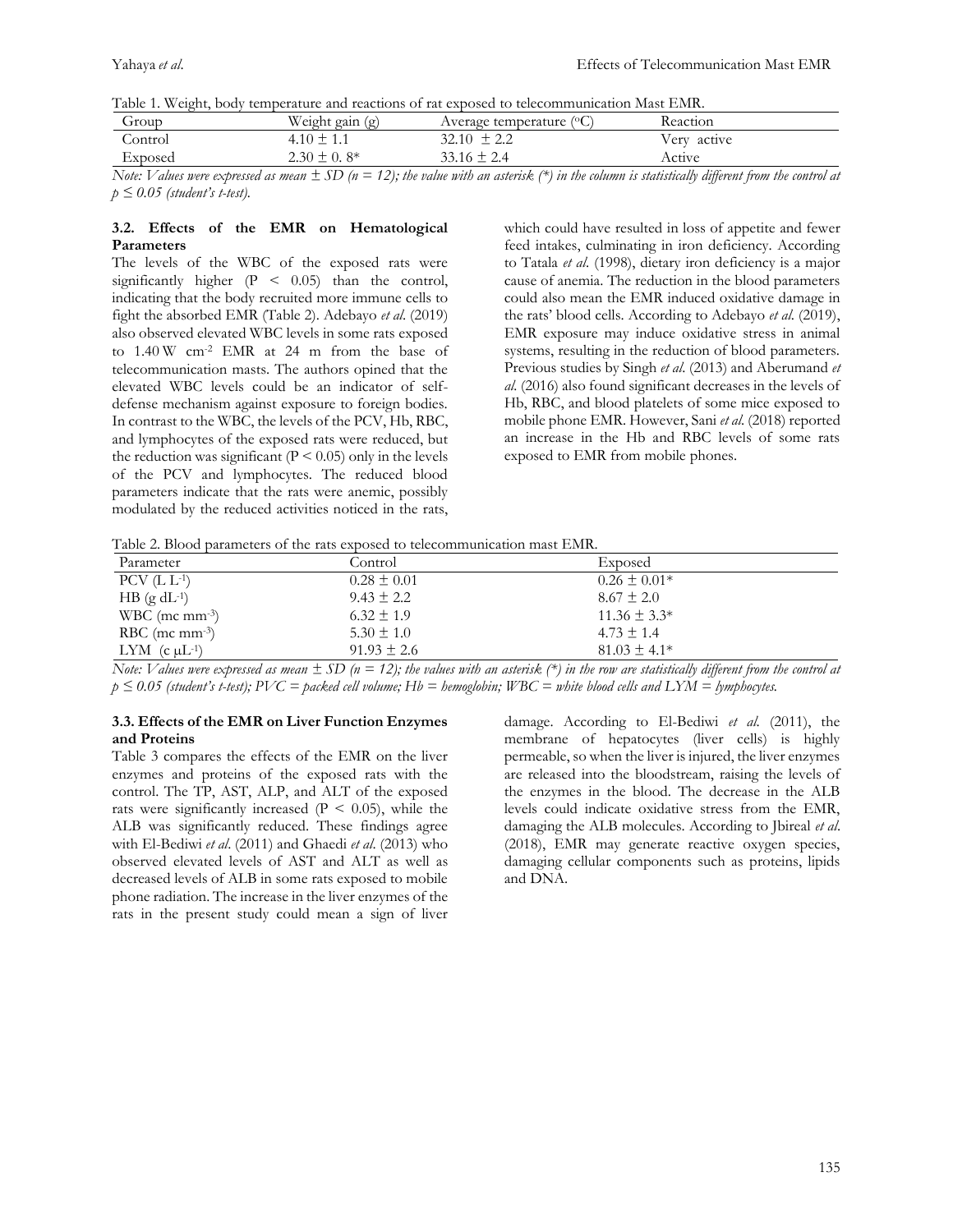| Parameter            | Control           | Exposed            |
|----------------------|-------------------|--------------------|
| $TP(gL^{-1})$        | $70.000 \pm 0.58$ | $95.00 \pm 12.1*$  |
| ALB $(g L^{-1})$     | $40.67 \pm 0.88$  | $33.33 \pm 0.88^*$ |
| ALP $(IU L^{-1})$    | $21.00 \pm 0.58$  | $26.67 \pm 3.18*$  |
| $AST$ (IU $L^{-1}$ ) | $11.67 \pm 0.88$  | $21.02 \pm 2.01*$  |
| $ALT$ (IU $L^{-1}$ ) | $13.33 \pm 0.67$  | $19.00 \pm 2.08*$  |

Table 3. Levels of the liver enzymes and proteins of the rats exposed to telecommunication mast EMR.

*Note: Values were expressed as mean*  $\pm$  *SD* ( $n = 12$ ); the values along the same row with an asterisk (\*) are statistically different from the *control at*  $p \leq 0.05$  *(student's t-test).* 

#### **3.4. Effects of the EMR on Reproductive Performance**

Table 4 reveals the effects of the EMR on the reproductive activities of the rats. While the control rats completed two reproductive cycles during the duration of the experiments, the exposed rats did one cycle. The number of offspring per birth and the offspring survival rates of the control rats were also higher than the exposed rats. These observations showed that the EMR reduced the reproductive function of the exposed rats and the survival rates of their offspring. The reduced offspring survival rates could be due to exposure during fetal development and after birth. The reduced reproductive function could result from the reduced activities of the rats, which could have reduced the mating frequency of the rats. The EMR could also induce sperm abnormalities in the exposed rats. According to Adah *et al*. (2018) and Kesan *et al*. (2018), EMR may induce oxidative stress, causing hormonal, sperm and testicular abnormalities. EMR exposure may also affect estrous cycle, pregnancy success, and fetal development (Gye and Park, 2012). An earlier study by Magras and Xenos (1997) observed a loss of reproductive function indicated by progressive decrease in the number of newborns in mice exposed to between 168 nW cm-2 and 1053 nW cm-2 RF-EMR.

Table 4. Reproductive performance of the rats exposed to telecommunication mast EMR.

| Group ( $n = 12$ ) | No of reproductive cycles<br>in 60 days | Offspring per birth | Offspring survival rate $(\%)$ |
|--------------------|-----------------------------------------|---------------------|--------------------------------|
| Control            |                                         |                     | 90.00                          |
| Exposed            |                                         |                     | 81.91                          |

#### **3.5. Histopathological Effects of the EMR**

The effects of the EMR on the livers, skins, ovaries, kidneys, and lungs of the exposed rats are shown in Plates 1 to 5. While normal hepatocytes were seen in the livers of the control rats (Plate 1a), necrosis of the hepatocytes were observed in the livers of the exposed rats (Plate 1b). The skins of the control rats (Plate 2a) had mild thinning of the epidermis, while fat necrosis was observed in the epidermis of the exposed rats (Plate 2b). There were no histological changes in the ovaries of the control and exposed rats as both showed normal ovarian follicles (Plates 3 a and b). Plates 4 a and b also showed no abnormalities in the kidneys of the control and exposed rats as both groups had normal glomeruli and tubules. Similarly, normal alveolar spaces were observed in the lungs of the control and exposed rats (Plates 5 a and b).

 The presence of necrosis in the livers and the skins of the exposed rats proved that the EMR was strong

enough to induce biological effects, particularly tissue damage. Liver and kidney damage in rats exposed to 900 MHz EMR were reported by El-Bediwi *et al*. (2011) and Deniz *et al*. (2017). Akintonwa *et al*. (2009) also reported skin irritations among people living near telecommunication masts. EMR causes histopathology damage by inducing oxidative stress in the tissues of the exposed organisms, generating free radicals (Oktem *et al*., 2005; Kıvrak *et al*., 2017). The normal histology of the lungs, kidneys, and ovaries of the exposed rats in this study suggests that the livers and the skins are the most affected, or points of the first contact by the EMR. These claims are justifiable because the skin is the body's contact with the environment and the liver is the body's main detoxifier. The normal histology of the ovary further showed that the reduced reproductive function observed in the exposed rats could have been induced by other factors listed earlier.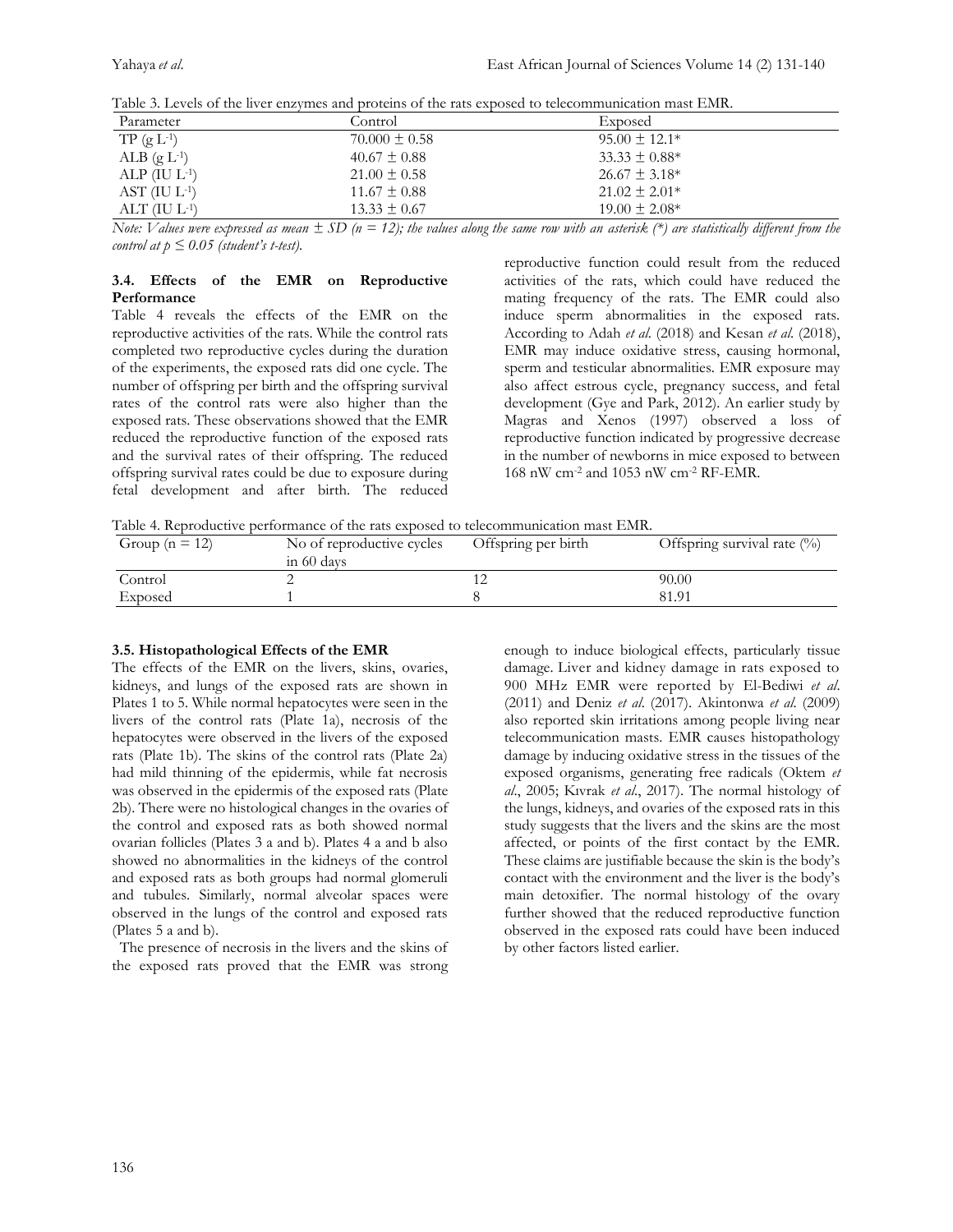

Plate 1. Photomicrographs of the livers of the control rats (a) showing normal hepatocytes and exposed rats (b) showing necrosis of the hepatocytes (x 100).



Plate 2. Photomicrographs of the skin of the control rats (a) showing thinning of the epidermis and exposed rats (b) showing fat necrosis (x 100).







Plate 4. Photomicrographs of the kidneys of the control (a) and exposed rats (b) showing normal glomeruli (long arrows) and tubules (short arrows) (x 100).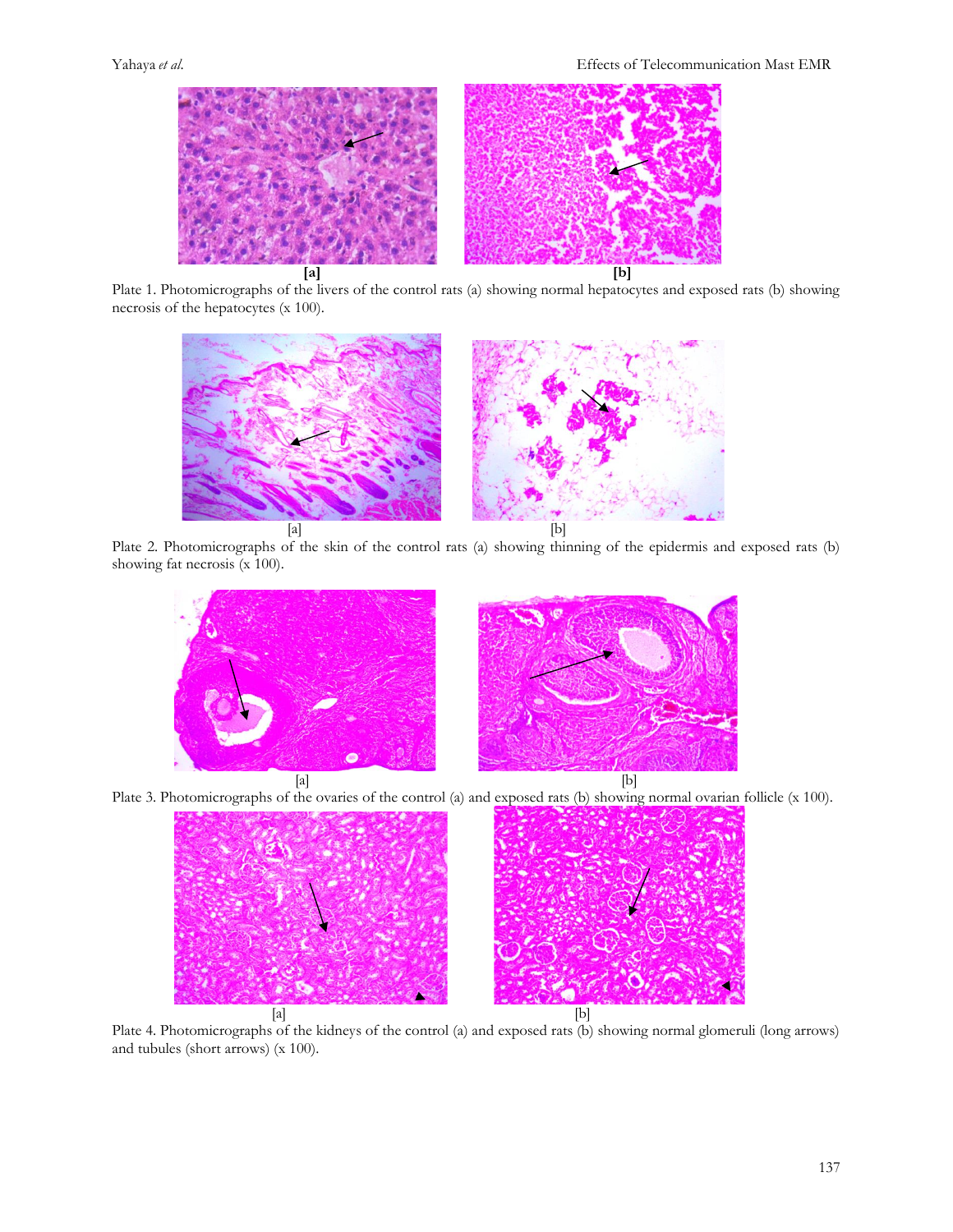Yahaya *et al*. East African Journal of Sciences Volume 14 (2) 131-140



Plate 5. Photomicrographs of the lungs of the control (a) and exposed rats (b) showing normal alveolar spaces (x 100).

## **4. Conclusion**

The results of this study have established that exposure to telecommunication mast EMR can induce toxicity in biological systems. In particular, the EMR interfered with the functions of the selected health indices of the exposed rats, resulting in reduced reactivity. The exposed rats also weighed less than the control, indicating mitotic cell death or a loss of appetite consequent of the reduced activities. Similarly, the blood parameters as well as the liver enzymes and proteins of the exposed rats were altered, suggesting anemia and liver damage, respectively. The presence of necrosis in the livers and the skins of the exposed rats further proved the toxicity of the EMR. The exposed rats also showed reduced reproductive activities and offspring survival rates, which add to the body of evidence that EMR from the telecommunication mast was strong enough to cause harmful effects. Collectively, the findings of the study showed that exposure to telecommunication mast EMR can induce toxicity to cells and hence affect their functions. While we recommend further studies, it is advisable to site telecommunication masts away from dwelling places.

# **5. References**

- Aberumand, M., Mansouri, E., Pourmotahari F., Mirlohi M. and Abdoli, Z. 2016. Biochemical and Histological Effects of Mobile Phone Radiation on Enzymes and Tissues of Mice. *Research Journal of Pharmaceutical, Biological and Chemical Sciences,* 7(5): 1962–1970.
- Adah, A.S., Adah, D.I., Biobaku, K.T. and Adeyemi, A.B. 2018. Effects of electromagnetic radiations on the male reproductive system. *Anatomy Journal of Africa*, 7(1): 1152–1161.
- Adebayo, E.A., Adeeyo, A.O., Ogundiran, M.A. and Olabisi, O. 2019. Bio-physical effects of radiofrequency electromagnetic radiation (RF-EMR) on blood parameters, spermatozoa, liver, kidney and heart of albino rats. *Journal of King Saud University-Science*, 31(4): 813-821.
- Aderoju, M.O., James, G., Olabamiji, O., Ademuyiwa, O., Joseph, E., Hilda, O., et al. 2014. Space-based

assessment of the compliance of GSM operators in establishing base transceiver station (BTS) in Nigeria using Abuja Municipal Area Council as case study. *IOSR Journal of Environmental Science, Toxicology and Food Technology*, 8(10): 46–57.

- Akintonwa, A., Busari, A.A, Awodele, O. and Olayemi, S.O. 2008. The hazards of non-ionizing radiation of telecommunication mast in an urban area of Lagos, Nigeria. *African Journal of Biomedical Research*, 12(1): 31–35.
- Al-Glaib, B., Al-Dardfi, M., Al-Tuhami, A., Elgenaidi, A. and Dkhil, M. 2008. A technical report on the effect of electromagnetic radiation from a mobile phone on mice organs. *Libyan Journal of Medicine*, 3(1): 8–9. DOI: [10.4176/080107.](https://www.researchgate.net/deref/http%3A%2F%2Fdx.doi.org%2F10.4176%2F080107)
- ACS (American Cancer Society). 2019. Microwaves, radio waves, and other types of radiofrequency radiation. [https://www.cancer.org/cancer/cancercauses/r](https://www.cancer.org/cancer/cancercauses/radiation-exposure/radiofrequency-radiation.html) [adiation-exposure/radiofrequency](https://www.cancer.org/cancer/cancercauses/radiation-exposure/radiofrequency-radiation.html)[radiation.html.](https://www.cancer.org/cancer/cancercauses/radiation-exposure/radiofrequency-radiation.html) Accessed on June 14, 2019.
- Aziz, A., El-Khozondar, H.J., Shabat, M., Elwasife, K. and Mohamed-Osman, A. 2010. Effect of electromagnetic field on body weight and blood indices in albino rats and the therapeutic action of vitamin C or E. *Romanian Journal of Biophysics*, 20 (3): 235–244
- Batool, S., Bibi, A., Frezza, F. and Mangini, F. 2019. Benefits and hazards of electromagnetic waves, telecommunication, physical and biomedical: a review. *European Review for Medical and Pharmacological Sciences*, 23: 3121–3128.
- Bergmeyer, H.U. and Bernt, E. 1974. Methods of Enzymatic Analysis. 2nd edition. Academic Press, New York. Pp. 574–579.
- Bull, B.S. and Hay, L.K. 2001. Is the park cell volume (PCV) reliable? *Laboratory Haematology,* 7: 191– 196.
- CDC (Center for Disease Control and Prevention). 2015. The electromagnetic spectrum: Nonionizing radiation. https://www.cdc.gov/nceh/radiation/nonionizi ng\_radiation.html#:~:text=Too%20much%20U V%20radiation%20can,by%20exposure%20to%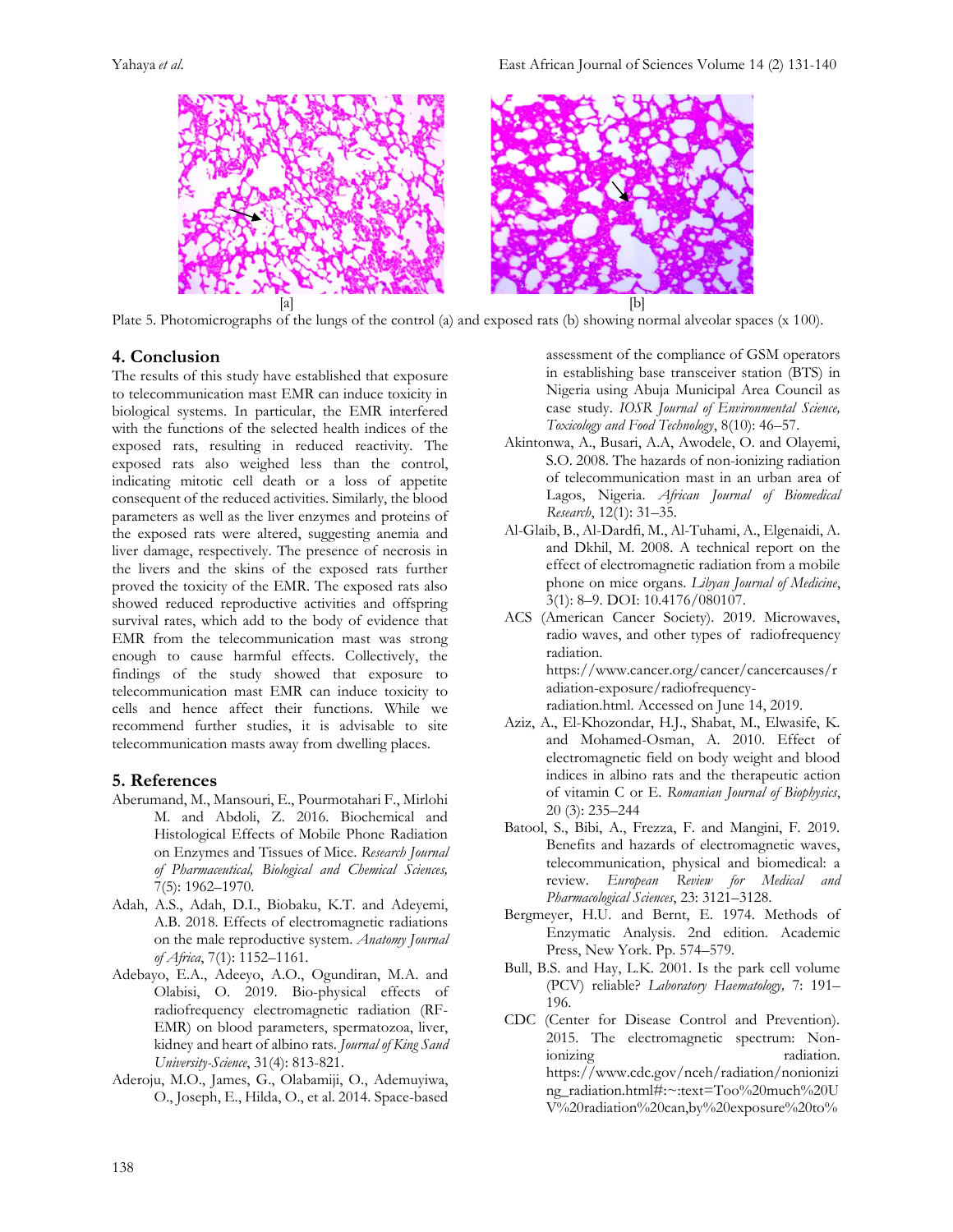20ultraviolet%20radiation. Accessed October 27, 2020.

- *Cheekurthy*, A.J. 2019. Prevalence of anaemia and abnormality in absolute blood count in type 2 diabetes mellitus patients. *EC Diabetes and Metabolic Research*, 3(1): 06–09.
- *Cleaver*, J.E. and Mitchell, D.L. 2000. *Ultraviolet radiation carcinogenesis and cancer medicine*. 5th edition. B.C. Decker, Ontario.
- Deniz, Ö.G., Kıvrak, E.G., Kaplan, A.A. and Altunkaynak, B.Z. 2017. Effects of folic acid on rat kidney exposed to 900 MHz electromagnetic radiation. *Journal of microscopy and ultrastructure*, 5(4): 198–205.
- El-Bediwi, A.B, El-kott, A.F., Saad, M. and Eid, E. 2011. Effects of electromagnetic radiation produced by mobile phone on some visceral organs of rat. *Journal of Medical Sciences,* 11: 256–260*.* DOI: [10.3923/jms.2011.256.260.](http://dx.doi.org/10.3923/jms.2011.256.260)
- Forouharmajd, F., Ebrahimi, H. and Pourabdian, S. 2018. Mobile phone distance from head and temperature changes of radio frequency waves on brain tissue. *International Journal of Preventive Medicine*, 9: 61–65.
- Ghaedi, S., Hossein K.J., Mohammad, F., Sara, A., Saeid, M.T, et al. 2013. Effects of mobile phone radiation on liver enzymes in immature male rats. *Advances in Environmental Biology*, 7(6): 1133–1137.
- Gye, M.C. and Park, C.J. 2012. Effect of electromagnetic field exposure on the reproductive system. *Clinical and Experimental Reproductive Medicine,* 39(1): 1–9.

[https://doi.org/10.5653/cerm.2012.39.1.1.](https://doi.org/10.5653/cerm.2012.39.1.1) 

- Heather, R. and Tim, J. 2016. Blood differential test: what is a blood differential test? [https://www.healthline.com/health/blood](https://www.healthline.com/health/blood-differential#1)[differential#1.](https://www.healthline.com/health/blood-differential#1) Accessed July 26, 2020.
- Henry, J.B. 1979. Clinical diagnosis and management by laboratory methods, Volume 1. W.B Saunders Company, Philadelphia, PA. Pp. 60.
- Hoff, J. 2000. Method of blood collection in mouse: technique. *Journal of laboratory animals,*29: 10*.*
- Hope, O., Ifeanyi, O.E. and Braxton, A.Q. 2019. Investigation of some haematological parameters in pregnant women with gestational diabetes at Federal Medical Center, Owerri, Imo State, Nigeria. *Annals of Clinical Laboratory Research*, 7 (2): 305–309.
- Jbireal, J.M., Azab, A.E. and Elsayed, A.S.I. 2018. Disturbance in haematological parameters induced by exposure to electromagnetic fields. *Hematolology and Transfusion International Journal*,  $6(6)$ : 242-251.
- Jim, L. 2015. What is electromagnetic radiation. [www.livescience.com/38169-electromagnetism.](http://www.livescience.com/38169-electromagnetism)  Accessed June 15, 2019.
- Julie, A.R., Nidhi, B., Jiang, Q., Weiling, Z. and Cristina, M.F. 2014. Effects of ionizing radiation on

biological molecules-mechanisms of damage and emerging methods of detection. *Antioxid Redox Signal*, 21(2): 260–292.

- Kesari, K.K., Agarwal, A. and Henkel, R. 2018. Radiations and male fertility. *Reproductive Biology*  and Endocrinology, 16(1): 118. https://doi.org/10.1186/s12958-018-0431-1
- Keykhosravi, A., Neamatshahi, M., Mahmoodi, R. and Navipour, E. 2018. Radiation effects of mobile phones and tablets on the skin: A systematic review. *Advances in medicine*, [https://doi.org/10.1155/2018/924271](https://doi.org/10.1155/2018/9242718) [8.](https://doi.org/10.1155/2018/9242718)
- Kivrak, E.G., Yurt, K.K., Kaplan, A.A., Alkan, I. and Altun, G. 2013. Effects of electromagnetic fields exposure on the antioxidant defense system. *Journal of microscopy and ultra-structure,* 5(4): 167– 176. Doi.10.1016/j.jmau.2017.07.003.
- Layne, E. 1957. Spectrophotometric and turbidimetric methods for measuring proteins. *Methods in Enzymology*, 10: 447–455.
- Lee, J.S., Ahn, S.S., Jung, K.C., Kim, Y.W. and Lee, S. K. 2004. Effects of 60 Hz electromagnetic field exposure on testicular germ cell apoptosis in mice. *Asian Journal of Andrology*, 6: 29–34.
- Magras, I.N. and Xenos, T.D. 1997. RF radiationinduced changes in the prenatal development of mice. *Bioelectromagnetics*, 18(6): 455–461.
- Mai, T.C., Delanaud, S., Bach, V., Braun, A., Pelletier, A, et al. 2020. Effect of non-thermal radiofrequency on body temperature in mice. *Scientific Report*, 10: 5724. [https://doi.org/10.1038/s41598-020-](https://doi.org/10.1038/s41598-020-62789-z) [62789-z.](https://doi.org/10.1038/s41598-020-62789-z)
- Mirmiran, P., Gaeini, Z., Bahadoran, Z. and Azizi, F. 2019. Elevated serum levels of aminotransferases in relation to unhealthy foods intake: Tehran lipid and glucose study. *BMC Endocrine Disorders*, 19: 100. https://doi.org/10.1186/s12902-019-0437- 5.
- Naeem, Z. 2014. Health risks associated with mobile phones use. *International journal of health sciences*, 8(4): V–VI.
- Nagaraja, M.P. 2019. Introduction to the Electromagnetic Spectrum. NASA Science. https://science.nasa.gov/ems/01\_intro. Accessed on June 14th, 2019.
- Oktem, F., Ozguner, F., Mollaoglu, H., Koyu, A. and Uz, E. 2005. Oxidative damage in the kidney induced by 900-MHz-emitted mobile phone: Protection by melatonin. *Archives of Medical Research,* 36: 350–355.
- Olatunde, M.O., Dauda, B., Amuda, C.E., Gilbert, I.F. A. and Felicia, A. 2011. A Pilot study of the effects of GSM radiofrequency radiation on blood parameters. *International Journal of Recent Research and Applied Studies*, 9(3): 464–466.
- Panagopoulos, D.J., Johansson, O. and Carlo, G.L. 2015. Polarization: A key difference between